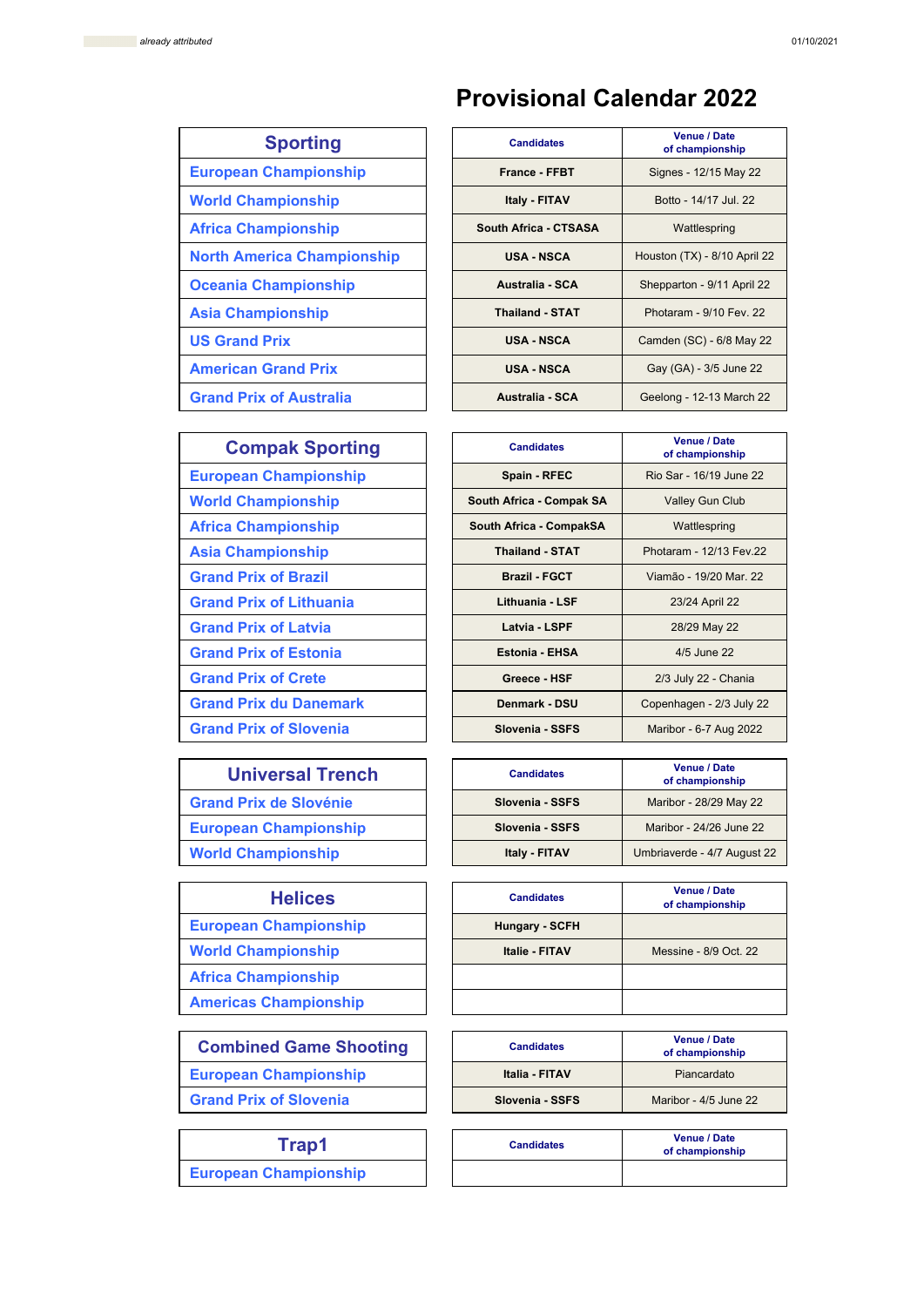# **Provisional Calendar 2023**

| <b>Sporting</b>                   | <b>Candidates</b>    |
|-----------------------------------|----------------------|
| <b>European Championship</b>      | <b>Hungary - SCF</b> |
| <b>World Championship</b>         | Russia - RSL         |
| <b>Africa Championship</b>        |                      |
| <b>North America Championship</b> | <b>USA - NSCA</b>    |
| <b>Oceania Championship</b>       | France - FFB         |
| <b>Asia Championship</b>          | Thailand - FR.       |

| <b>Compak Sporting</b>        | <b>Candidates</b>       |
|-------------------------------|-------------------------|
| <b>European Championship</b>  | <b>Estonia - EHSA</b>   |
| <b>World Championship</b>     | Greece - HSF            |
| <b>Africa Championship</b>    | South Africa - CompakSA |
| <b>Asia Championship</b>      | <b>Thailand - STAT</b>  |
| <b>Grand Prix of Brazil</b>   | <b>Brazil - FGCT</b>    |
| <b>Grand Prix of Slovenia</b> | Slovenia - SSFS         |
|                               |                         |

| <b>Universal Trench</b>      |  |
|------------------------------|--|
| <b>European Championship</b> |  |

| <b>Helices</b>               |
|------------------------------|
| <b>European Championship</b> |
| <b>World Championship</b>    |
| <b>Africa Championship</b>   |
| <b>Americas Championship</b> |

| <b>Combined Game Shooting</b> | <b>Candidates</b>                        |
|-------------------------------|------------------------------------------|
| <b>European Championship</b>  | Lettonie - LSpF<br><b>Hungary - SCFI</b> |

**Trap1 European Championship**

| <b>Sporting</b>                   | <b>Candidates</b>     | <b>Venue / Date</b><br>of championship | <b>Conditions to validate</b> |
|-----------------------------------|-----------------------|----------------------------------------|-------------------------------|
| <b>European Championship</b>      | <b>Hungary - SCFH</b> | 11/14 May 23                           |                               |
| <b>World Championship</b>         | Russia - RSU          | 13/16 July 23 - Moscow                 |                               |
| <b>Africa Championship</b>        |                       |                                        |                               |
| <b>North America Championship</b> | <b>USA - NSCA</b>     |                                        |                               |
| <b>Oceania Championship</b>       | <b>France - FFBT</b>  | Noumea - New Caledonia                 |                               |
| <b>Asia Championship</b>          | <b>Thailand - FRA</b> |                                        |                               |

| <b>Compak Sporting</b>        | <b>Candidates</b>       | <b>Venue / Date</b><br>of championship | <b>Note</b>                                                                              |
|-------------------------------|-------------------------|----------------------------------------|------------------------------------------------------------------------------------------|
| <b>European Championship</b>  | <b>Estonia - EHSA</b>   | 15/18 June 23 - Pärnu                  | The attribution to Estonia in<br>2022 has been postopned<br>to 2023 due the covid crisis |
| <b>World Championship</b>     | Greece - HSF            | 7/10 Sept.23 - Pschana                 |                                                                                          |
| <b>Africa Championship</b>    | South Africa - CompakSA |                                        |                                                                                          |
| <b>Asia Championship</b>      | <b>Thailand - STAT</b>  |                                        |                                                                                          |
| <b>Grand Prix of Brazil</b>   | <b>Brazil - FGCT</b>    |                                        |                                                                                          |
| <b>Grand Prix of Slovenia</b> | Slovenia - SSFS         | Maribor - 13/14 May 23                 |                                                                                          |

| <b>Universal Trench</b>      | <b>Candidates</b>                    | <b>Venue / Date</b><br>of championship | <b>Conditions to validate</b> |
|------------------------------|--------------------------------------|----------------------------------------|-------------------------------|
| <b>European Championship</b> | <b>Austria - ASF</b>                 | Leobersdorf                            |                               |
| <b>World Championship</b>    | <b>France - FFBT</b><br>Spain - ADTP |                                        |                               |

| <b>Helices</b>               | <b>Candidates</b> | <b>Venue / Date</b><br>of championship | <b>Conditions to validate</b> |
|------------------------------|-------------------|----------------------------------------|-------------------------------|
| <b>European Championship</b> |                   |                                        |                               |
| <b>World Championship</b>    | Hungary - SCFH    | Sarloszpusta                           |                               |
| <b>Africa Championship</b>   | Egypt - ESF       | Cairo                                  |                               |
| <b>Americas Championship</b> |                   |                                        |                               |

| <b>Combined Game Shooting</b> | <b>Candidates</b>                        | <b>Venue / Date</b><br>of championship | <b>Conditions to validate</b> |
|-------------------------------|------------------------------------------|----------------------------------------|-------------------------------|
| <b>European Championship</b>  | Lettonie - LSpF<br><b>Hungary - SCFH</b> | <b>Oksalis</b>                         |                               |
| <b>Grand Prix of Slovenia</b> | Slovenia - SSFS                          | Maribor<br>29 - 30 May 2023            |                               |

| <b>Candidates</b> | <b>Venue / Date</b><br>of championship | <b>Conditions to validate</b> |
|-------------------|----------------------------------------|-------------------------------|
|                   |                                        |                               |